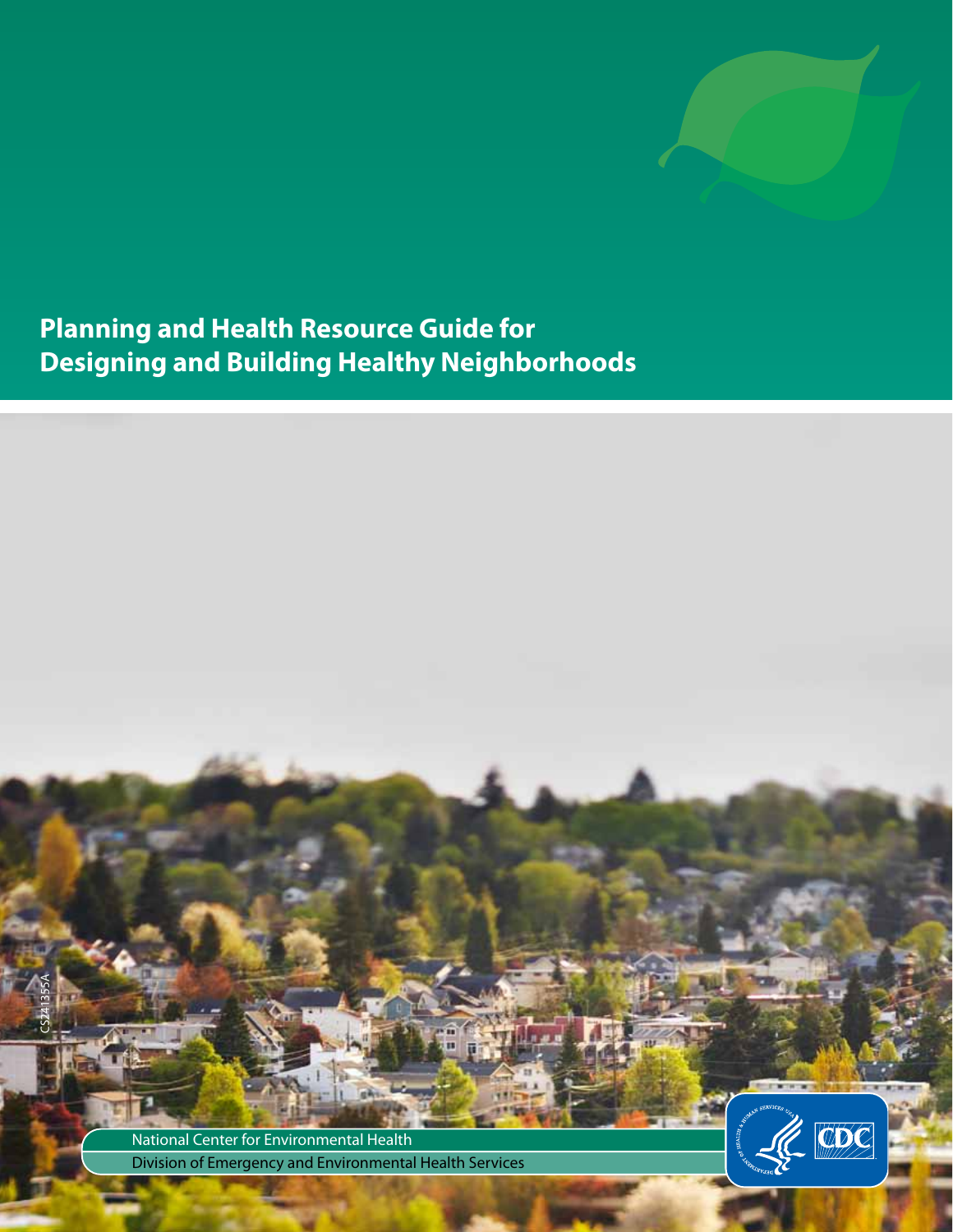#### **Introduction**

The way we design and build our neighborhoods can affect our physical and mental health. In this time of rising obesity rates, traffic congestion, long work hours, high stress levels, and fewer opportunities to be physical active, finding creative ways to address these issues is important. We must also consider the changing weather patterns and the possible impact on our way of life. All these factors stress the importance of designing and building healthy and vital communities that promote health.

To learn more about healthy community design, watch the Centers for Disease Control and Prevention's (CDC), 15-minute video Building Healthy Communities at http://www.cdc.gov/healthyplaces/cdc\_healthy\_community\_design\_webserver/ video h.htm. You may also find helpful CDC's Healthy Community Design fact sheet available at http://www.cdc.gov/healthyplaces/factsheets/healthy\_community\_design\_factsheet\_final.pdf.

## **About the Resource Guide**

This resource guide provides links to guides, checklists, audit tools, Web sites, and pamphlets that can help planners, local officials, and local citizens create vibrant neighborhoods where the healthy choice is the easy choice. The guide is structured to complement CDC's Healthy Community Design Checklist (http://www.cdc.gov/healthyplaces/factsheets/healthy\_community checklist.pdf), including resources for each of the Checklist's seven categories. The resource guide is a small sample of the many excellent resources available that address healthy community design.

# **Comprehensive Guides**

# **NYC's Active Design Guidelines**

NYC Dept. of Health and Mental Hygiene Built Environment and Physical Activity Program worked in partnership with the American Institute of Architects and other city departments including the Departments of Transportation, Design and Construction, and City Planning to develop NYC's Active Design Guidelines (www.nyc.gov/adg).

# **Healthy, Active & Vibrant Community Toolkit**

The toolkit is a resource to provide key community decision-makers with innovative ideas, policy suggestions and healthy community and living resources for improving the health of their communities.

http://www.trailnet.org/our-work/community-toolkit

## **Leadership for Healthy Communities Action Strategies Toolkit**

The toolkit addresses the childhood obesity epidemic in the U.S., especially the increased risk faced by racial and ethnic minorities. Comprehensive strategies on how the built environment influences active living and healthy eating are provided.

http://www.leadershipforhealthycommunities.org/images/stories/LHC\_Action\_Strategies\_Toolkit\_100222%5B1%5D.pdf

# **New South Wales Department of Health Healthy Urban Development Checklist**

The checklist, developed by the Government of New South Wales, Australia, provides evaluation questions that include housing, public open space, and social cohesion, to measure the health impacts of various development plans and policies.

http://www0.health.nsw.gov.au/pubs/2010/pdf/hud\_checklist.pdf

## **Health Impact Assessment: A Guide for Practice**

The guide is for local officials and others to conduct Health Impact Assessments in their communities, laying out the basic steps and strategies used in the process.

http://www.healthimpactproject.org/resources/document/Bhatia-2011\_HIA-Guide-for-Practice.pdf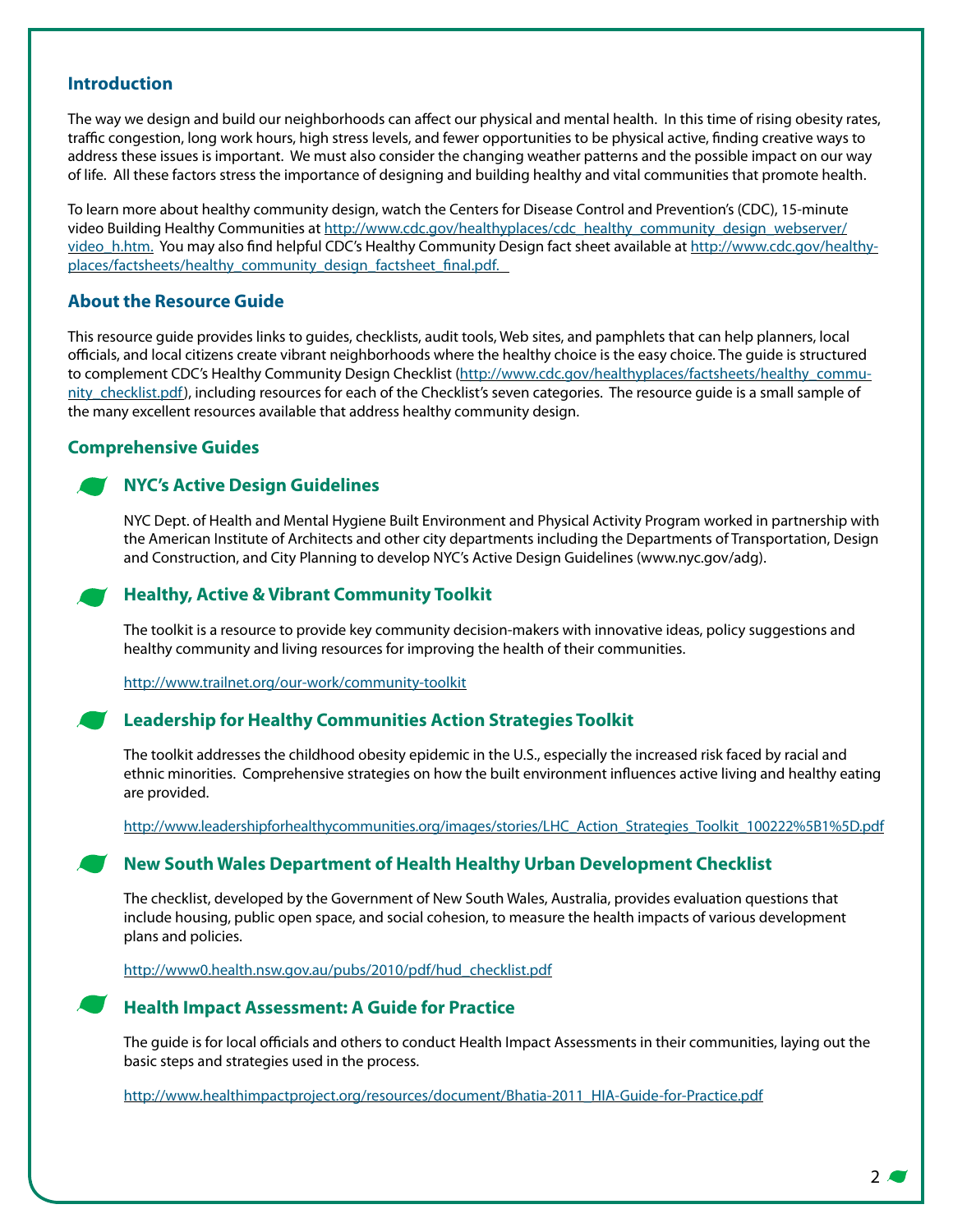# **Guidelines by Category (See CDC's** *Healthy Community Design Checklist***)**

# I want more options to help me get outside and be more active

Providing features such as parks, bike trails, rec centers, and outdoor plazas that give people a place to be active encourages outdoor physical activity. Ensuring that sidewalks are in good repair and streets are safe for people who walk and bike are important, too. The following guides offer strategies for creating features that encourage people to spending more time outside and living active lives.

## *Active Neighborhood Checklist*

This do-it-yourself checklist addresses street-level features of neighborhood environments relating to physical activity.

[http://activelivingresearch.org/files/Protocol\\_ActiveNeighborhoodChecklist.v2.pdf](http://activelivingresearch.org/files/Protocol_ActiveNeighborhoodChecklist.v2.pdf)

## *Community Park Audit Guideline and Tool*

This guide allows users to audit neighborhood parks for design criteria related to physical activity. The tool itself is

Guideline: [http://activelivingresearch.org/files/CPAT\\_UserGuidebook\\_0.pdf](http://activelivingresearch.org/files/CPAT_UserGuidebook_0.pdf)

Tool: [http://activelivingresearch.org/files/CPAT\\_AuditTool\\_0.pdf](http://activelivingresearch.org/files/CPAT_AuditTool_0.pdf)

## *Wisconsin Active Community Environments Resource Kit to Prevent Obesity and Related Chronic Diseases*

This guide offers advice on creating an active-friendly environment where it is easy to be physically active on a routine basis. The guide also includes an Active Community Environments checklist for assessing communities (p.31-42) and a sample resident survey (p. 42-48).

<http://www.reducingobesity.org/docs/toolkits/Active%20Community%20Environment%20Tool%20Kit.pdf>

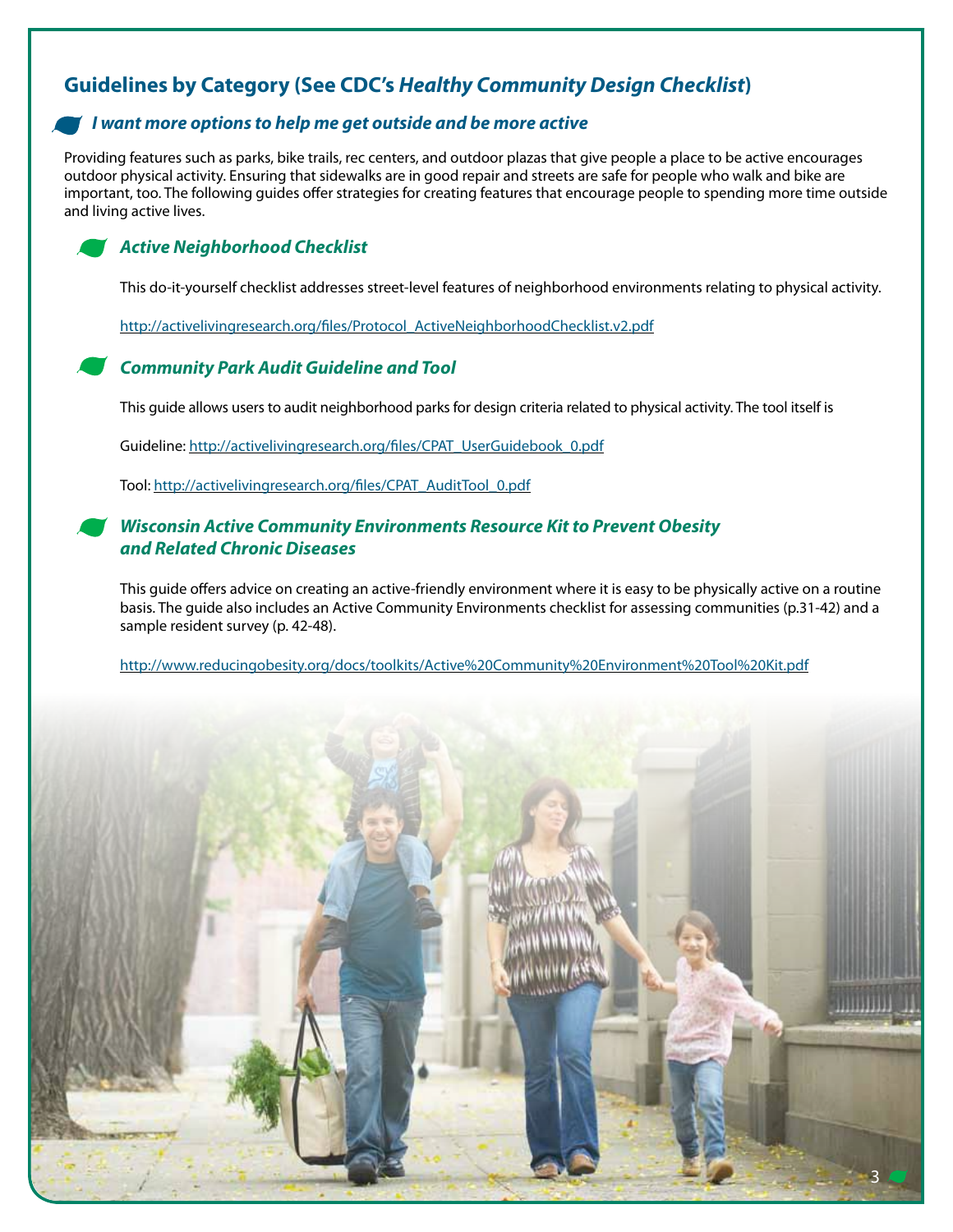

# I want to have healthier and more affordable food choices

Just hearing about the benefits of a balanced diet persuades some people to change their eating habits and lifestyles. For others, eating a healthy diet may be more difficult because healthy food options are not readily available, easily accessible, or affordable near their homes. These guides offer tools and strategies to help increase access to healthy foods through the promotion of "farm to fork" campaigns, farmers markets, community gardens, urban agriculture, the equitable placement of grocery retailers, and healthy corner stores.

# *APA Policy Guide on Community and Regional Food Planning*

This American Planning Association (APA) policy guide offers seven general policy recommendations regarding urban and regional food planning, with specific roles for planners.

<http://www.planning.org/policy/guides/pdf/foodplanning.pdf>

## *Food Access Policy and Planning Guide*

This guidebook offers advice and provides examples of model language for policies that address issues of healthy retail, farmers markets, urban agriculture, restaurants, and transportation. It also includes a quick reference "Food Access Menu" with key steps to follow (pp. 10-11).

<http://www.nyc.gov/html/ddc/downloads/pdf/ActiveDesignWebinar/King%20County%20Food%20Access%20Guide.pdf>

## *Community Food Security Assessment Toolkit*

The U.S. Department of Agriculture toolkit offers guidance on conducting community food security assessments to ensure that all residents have access to enough food for an active, healthy life. The toolkit includes tools for assembling community assessment teams, conducting focus groups and surveys and collecting the necessary data for the assessment.

[http://www.ers.usda.gov/media/327699/efan02013\\_1\\_.pdf](http://www.ers.usda.gov/media/327699/efan02013_1_.pdf)

## *Improving Access to Healthy Food: A Community Planning Tool*

The tool offers strategies on developing a healthy food action plan, implementing it, and evaluating its effects.

[http://publichealth.columbus.gov/uploadedFiles/Public\\_Health/Content\\_Editors/Planning\\_and\\_Performance/Cardio](http://publichealth.columbus.gov/uploadedFiles/Public_Health/Content_Editors/Planning_and_Performance/Cardiovascular_Health/Improving_Access_to_Healthy_Foods.pdf)[vascular\\_Health/Improving\\_Access\\_to\\_Healthy\\_Foods.pdf](http://publichealth.columbus.gov/uploadedFiles/Public_Health/Content_Editors/Planning_and_Performance/Cardiovascular_Health/Improving_Access_to_Healthy_Foods.pdf)

## *Good Food Checklist***.**

The checklist provides steps people can take to promote a healthier food environment in their community.

[http://www.iatp.org/files/143\\_2\\_102827.pdf](http://www.iatp.org/files/143_2_102827.pdf) 4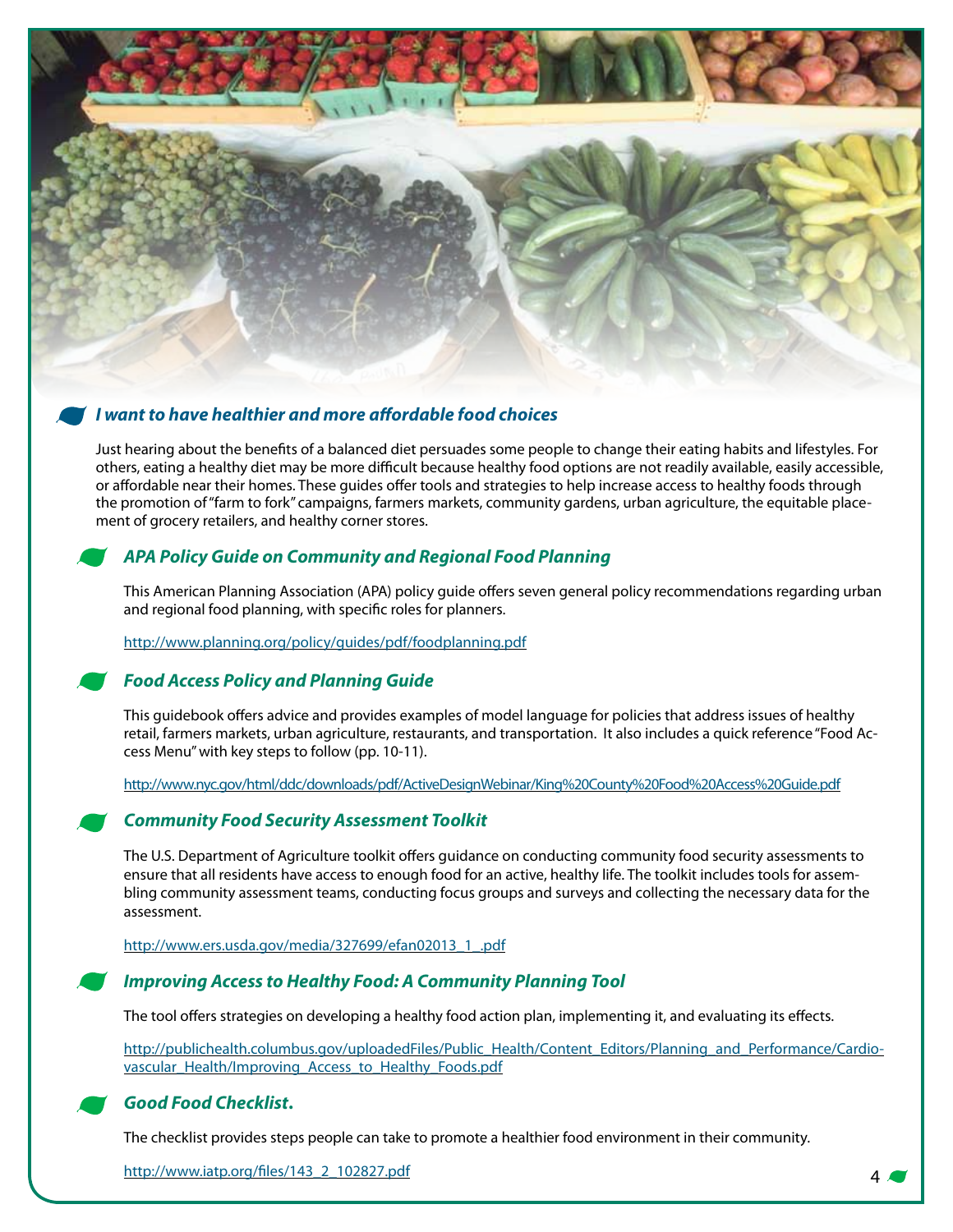# I want to get around in my community more easily without a car

Walking, biking and other active modes of transport are great ways to fit exercise into busy daily routines. They also allow us to get outdoors, interact more with our neighbors, and help reduce traffic emissions. These resources offer advice on how to make neighborhoods safer for people who walk, bike, and take public transit.

## *Bikeability Checklist*

This checklist provides an easy-to-conduct audit that scores a neighborhood's bikeability based on a number of design features.

[http://www.bicyclinginfo.org/pdf/bikeability\\_checklist.pdf](http://www.bicyclinginfo.org/pdf/bikeability_checklist.pdf)

#### *Walkability Checklist*

Similar to the Bikeability Checklist, this tool evaluates a neighborhood's design for walking and produces a walkability score.

[http://www.walkbiketoschool.org/sites/default/files/walkability\\_checklist.pdf](http://www.walkbiketoschool.org/sites/default/files/walkability_checklist.pdf)

## *LA County Model Design Manual for Living Streets*

The manual, developed by Los Angeles County, provides principles of good street design as well as concept drawings that promote active, living streets. The manual focuses on issues related to walking and bike access, traffic calming, intersection design, and land use along streets.

<http://modelstreetdesignmanual.com/training.html>

## *Great Corridors, Great Communities*

The guide highlights eight successful corridor planning projects that considered multiple forms of transportation. Detailed case studies illustrate the tools used to make the projects a success.

[http://www.pps.org/pdf/bookstore/Great\\_Corridors\\_Great\\_Communities.pdf](http://www.pps.org/pdf/bookstore/Great_Corridors_Great_Communities.pdf)

## *Creating a Road Map for Producing & Implementing a Bicycle Master Plan*

The guide provides steps and strategies for the initial planning, development and implementation of a bike master plan.

[http://www.bikewalk.org/assets/BMP\\_RoadMap.pdf](http://www.bikewalk.org/assets/BMP_RoadMap.pdf)

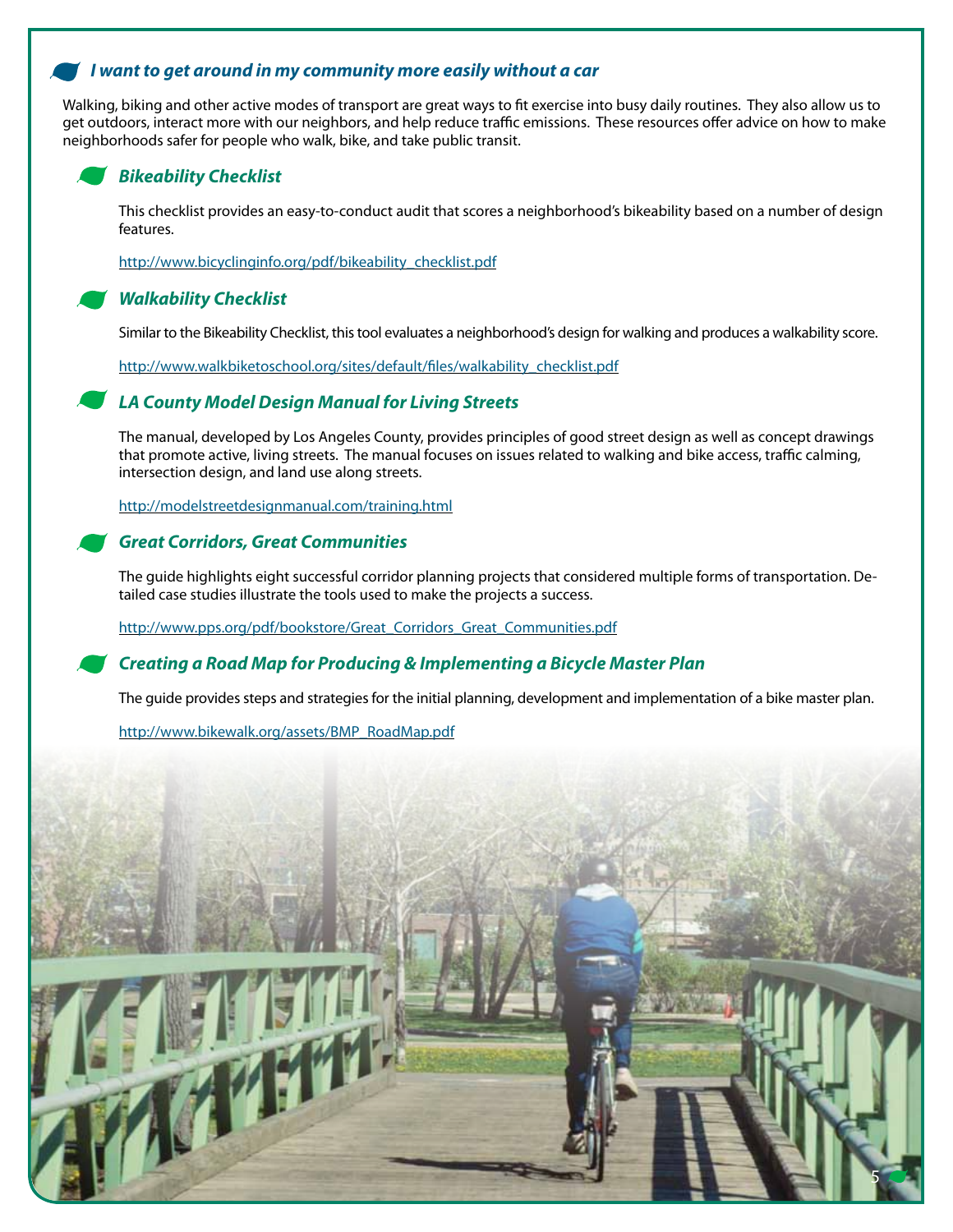

# · *I want to feel safer in my community*

Feeling safe in our surroundings plays a big role in the state of our mental health, social interaction and our physical activity levels. The following tools and guides offer ways to evaluate a locale for crime or danger, and offer strategies for creating safer places to live.

#### *CPTED Resource Guideline*

The guide explains CPTED (Crime Prevention Through Environmental Design), offers tips on how to apply CPTED in various situations, provides templates to follow and links to other resources, including those tailored to specific safety problems.

<http://www.popcenter.org/tools/pdfs/cpted.pdf>

## *National Crime Prevention Council of Singapore CPTED Guidebook*

This guidebook, which draws from several U.S. CPTED manuals, provides guidance on safety design measures by specific location type such as schools, downtowns, and shopping districts. It also includes a checklist of Yes/No questions to assess a location's safety.

<http://www.ncpc.gov.sg/pdf/CPTED%20Guidebook.pdf>

## *City of Edmonton Safety Audit Guide*

Created by the Safer Cities Initiative Office in Edmonton, Canada, the guide provides a checklist of safety audit questions; and detailed advice on how to organize, conduct, and follow-up on a safety audit. The guide also offers tips on conducting large, joint, and transit safety audits. [http://www.edmonton.ca/for\\_residents/PDF/SCACSafetyAuditGuide.pdf](http://www.edmonton.ca/for_residents/PDF/SCACSafetyAuditGuide.pdf)

## **LISC/CSI Safety Audit Checklist**

This safety audit checklist from the Local Initiatives Support Coalition (LISC), offers a quick-reference tool to conduct safety audits for any location.

[http://www.lisc.org/csi/images/strategies\\_&\\_solutions/asset\\_upload\\_file98\\_15303.pdf](http://www.lisc.org/csi/images/strategies_&_solutions/asset_upload_file98_15303.pdf)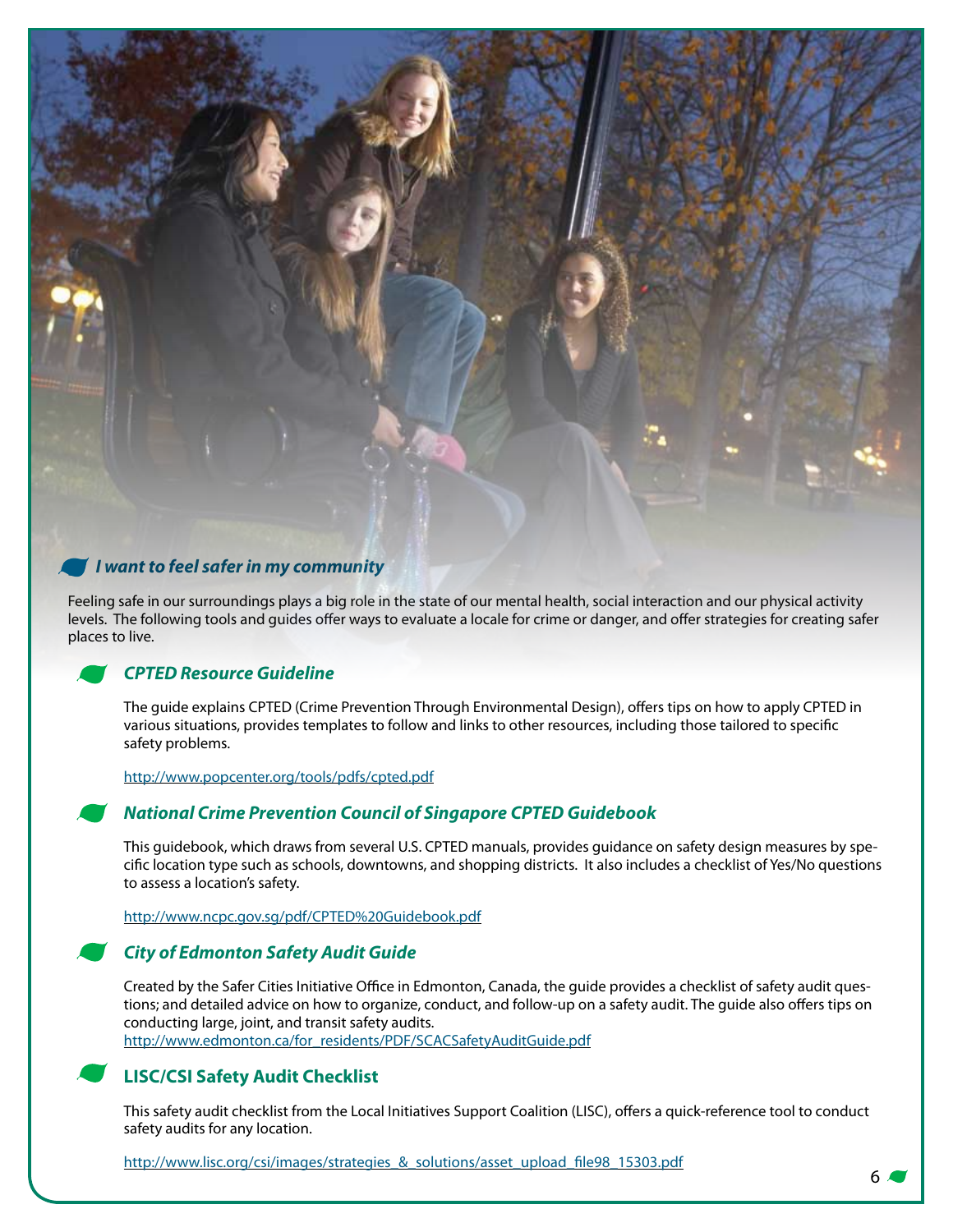# I want to have more chances to get to know my neighbors

A friendly neighborhood is a healthy neighborhood. We need to feel comfortable walking around and talking with our neighbors. This allows us to build a sense of safety and trust and helps create a neighborhood that is relaxing, enjoyable, friendly and welcoming. Public places, such as parks and plazas, are great places for neighbors to interact.

## *Good Neighboring Resource Guides*

The one-page Good Neighboring guide offers simple tips on how to create a friendly and welcoming environment through social activities and fostering neighbor interaction.

<http://nrc-neighbor.org/resourceguide2>

The Good Neighboring pamphlet gives 8 strategies for becoming better neighbors such as "welcoming a new neighbor," "motivating people," and "creating partnerships with a local business." ([http://nrc-neighbor.org/publications\)](http://nrc-neighbor.org/publications).

[\(http://www.ci.longmont.co.us/cnr/neighborhood/documents/book.pdf\)](http://www.ci.longmont.co.us/cnr/neighborhood/documents/book.pdf)

#### *The Community Toolbox*

This chapter of the toolbox explains the importance of creating neighborhood action activities that bring neighbors in contact with one another, or helps them appreciate their neighborhood more; and offers strategies and tips on when and how to promote neighborhood action. Links to additional resources with more in-depth guidance are also provided.

[http://ctb.ku.edu/en/tablecontents/sub\\_section\\_main\\_1327.aspx](http://ctb.ku.edu/en/tablecontents/sub_section_main_1327.aspx)

#### *How to Form a Neighborhood Association*

This general guide, written by Sacramento County, California, gives pointers on how to form and run a neighborhood association. A by-law template is provided.

[http://www.msa2.saccounty.net/dns/Documents/HOW%20TO%20ESTABLISH%20A%20NEIGHBORHOOD%20ASSO-](http://www.msa2.saccounty.net/dns/Documents/HOW%20TO%20ESTABLISH%20A%20NEIGHBORHOOD%20ASSOCIATION%20webcopy%20040709.pdf)[CIATION%20webcopy%20040709.pdf](http://www.msa2.saccounty.net/dns/Documents/HOW%20TO%20ESTABLISH%20A%20NEIGHBORHOOD%20ASSOCIATION%20webcopy%20040709.pdf)

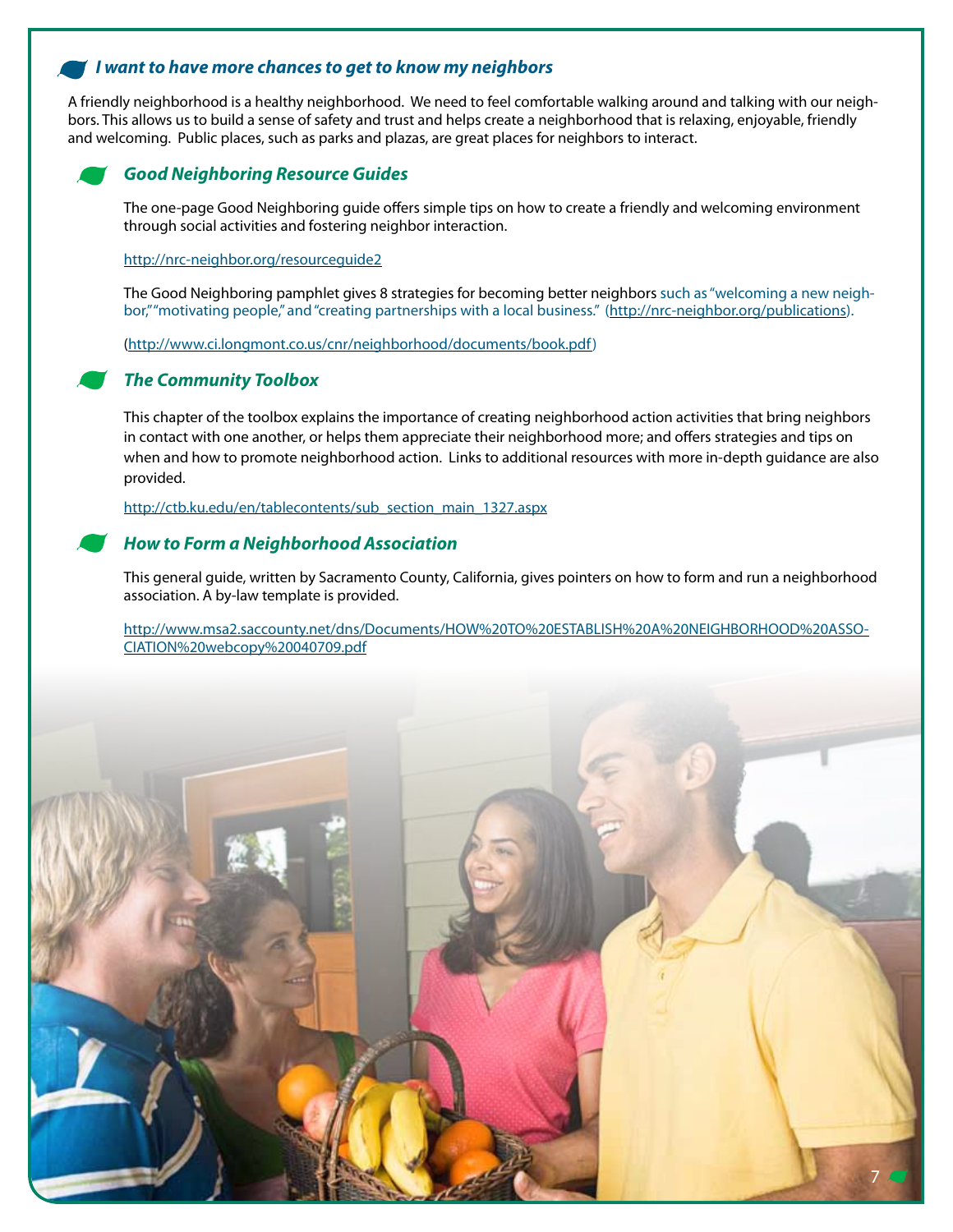

# I want my community to be a good place for all people to live regardless of age, abilities, or income

People from every age, ability, income, and ethnic group deserve a healthy place to live, work, and play. These guides give advice on meeting the needs of diverse communities, and making sure everyone has fair and equal access to the resources needed to lead healthy, stable and fulfilling lives.

## *AARP Livable Communities Guide*

The evaluation guide offers advice on how to evaluate the livability of communities for adults over age 50. The guide is broken down into sections including transportation, health services, safety and security, housing, and provides recommendations for each section as well as survey questions to guide evaluation.

[http://assets.aarp.org/rgcenter/il/d18311\\_communities.pdf](http://assets.aarp.org/rgcenter/il/d18311_communities.pdf)

## *Policylink Community Engagement and Participation Checklist*

This evaluation tool allows residents to rate their community in five main categories relating to citizen participation and involvement. Links are provided on certain questions to offer further resources.

[http://www.policylink.org/atf/cf/%7B97c6d565-bb43-406d-a6d5-eca3bbf35af0%7D/COMMUNITY%20ENGAGE-](http://www.policylink.org/atf/cf/%7B97c6d565-bb43-406d-a6d5-eca3bbf35af0%7D/COMMUNITY%20ENGAGEMENT%20CHECKLIST.PDF)[MENT%20CHECKLIST.PDF](http://www.policylink.org/atf/cf/%7B97c6d565-bb43-406d-a6d5-eca3bbf35af0%7D/COMMUNITY%20ENGAGEMENT%20CHECKLIST.PDF)

#### *Promoting Health Equity: A Resource to Help Communities Address Social Determinants of Health*

This Centers for Disease Control and Prevention (CDC) workbook was created to encourage and support the development of new and the expansion of existing, initiatives and partnerships to address the social determinants of health inequities. It provides a number of case study examples and lays out the steps for developing initiatives to address the causes of health inequality on a local level.

<http://www.cdc.gov/healthycommunitiesprogram/tools/pdf/SDOH-workbook.pdf>

#### *Best Practices for Stakeholder Participation in Health Impact Assessment*

This resource guide gives best practices for involving citizens and other interested parties in Health Impact Assessments.

<http://www.healthimpactproject.org/resources/document/Guide-for-Stakeholder-Participation.pdf> 8